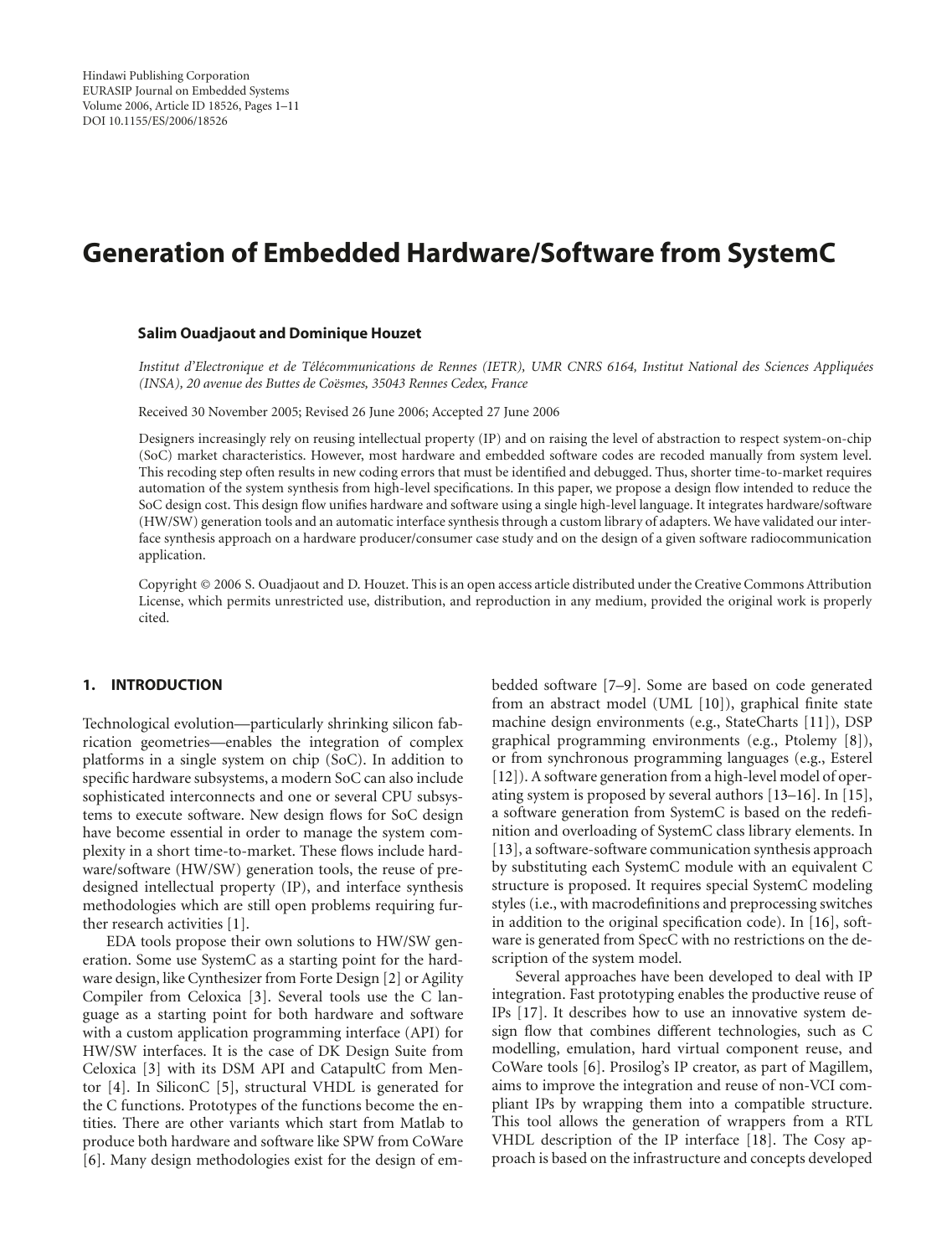in the VCC framework [\[19](#page-10-4)]; it defines interfaces at multiple levels of abstraction. Most of those approaches deal with low-level protocol adaptation in order to integrate RTL, level IPs. A few approaches provide a ready network on Chip (NoC) to allow easy integration of communication. But these approaches require that the IPs have to be compliant with the NoC interface. Consequently, the designers have to modify the IPs codes. All these approaches deal with system-level synthesis which is widely considered as the solution for closing the productivity gap in system design. System-level models are developed for early design exploration. The system specification of an embedded system is made of a hierarchical set of modules (or processes) interconnected by channels. They are described in a system-level language as a set of behaviour, channel, and interface declarations. Those behaviours mapped onto general or applicationspecific microprocessors are then implemented as embedded software and hardware. The predominant system-level languages are C/C++ extensions [\[13,](#page-9-13) [20](#page-10-5)]. We consider here the SystemC language but another language can be used. SystemC is mainly used to model and to simulate designs at system level. However, dedicated powerful hardware description languages like VHDL and Verilog are used for RTL. Embedded software languages like C with static scheduling or POSIX RTOS are used for embedded processors. This leads to a decoupling of behavioral descriptions and implementable descriptions. This decoupling usually requires the recoding of the design from its specification simulation in order to meet the very different requirements of the final generated code. The recoding step often results in new coding errors that must be identified and debugged. The derivation of embedded software and hardware from system specifications described in a system-level language requires to implement all language elements (e.g., modules, processes, channels, and port mappings). It is known that SystemC allows the refinement for hardware synthesis, but up to now SystemC has not been used as an embedded software language. Considering the limited memory space and execution power of embedded processors, the SystemC overhead makes the direct compilation to produce the binary code for target embedded microprocessors highly inefficient. Obviously, it is due to the large SystemC kernel included in the compiled code. This kernel introduces an overhead to support the system-level features (e.g., hierarchy, concurrency, communication), but these features are not necessary to the target embedded software code. In addition to direct SystemC compilation inefficiency, some cross-compilers for embedded processors may only support the C language. Thus, SystemC has to be translated to C code.

To address system-level synthesis, we propose in this paper a top-down methodology. Our challenge is to automate the codesign flow generating the final code for both embedded processors and hardware from a unifying high-level language (SystemC). In our methodology, we have developed methods to make the codesign flow smooth, efficient, and automated. These methods allow two improvements: a rapid integration of communication and a fast software generation for embedded processors with an efficient interface synthesis.

The proposed methodology includes several parsing steps and intermediate models. The first main step is the communication integration based on a custom library of interface adapters that uses the virtual component interface (VCI) standard from VSIA consortium [\[21](#page-10-6)]. This library aims to perform the interface synthesis. It allows heterogeneous IPs to communicate in a plug-and-play fashion in the same system. The second main step is the generation of embedded C code from the system specification written in SystemC. Our approach proposes the use of static scheduling and POSIXbased RTOS models. It enables also an automatic refinement, while [\[14\]](#page-10-7) requires its own proprietary simulation engine and needs manual refinement to get the software code. Our method also differs from [\[13](#page-9-13)[–16\]](#page-10-0) in that our high-level SystemC code is translated to a C code with optimized interface synthesis. Optimization is performed according to the processors busses and the NoC as well as according to the SystemC parallel programming model. Other recent propositions have been published in that direction [\[22\]](#page-10-8).

The paper is organized as follow. In [Section 2](#page-1-0) we describe the main features of our proposed design flow. The main innovative parts of the design flow are detailed in the next two sections. The first one presents our hardware interface library and our integration methodology of functional IPs, with implementation results from a simple design example. The second one describes the translation process of SystemC elements to C code. This C code targets either an RTOS for dynamic scheduling or a stand alone solution with a generated static scheduling. This translation process is validated in [Section 5](#page-9-14) with implementation results of a producer/consumer and a code-division multiple-access (CDMA) radio-communication applications. This work is the result of a project started in 2001 [\[23](#page-10-9)[–25\]](#page-10-10).

## <span id="page-1-0"></span>**2. DESIGN FLOW**

SoC design requires the elaboration and the use of radically new design methodologies. The main parts of a typical system-level design flow are the specification model, the partition into HW/SW elements, and the implementation of the models for each element. In [Figure 1](#page-2-0) we describe the proposed top-down methodology of automatic generation of binary files from SystemC to both embedded software and hardware. The design flow starts with a high-level model described in a high-level programming language (SystemC). The system is described either through direct programmation or through IP reuse. We use Celoxica tools to develop, simulate, analyze, and validate the SystemC code (step (1)). The first SystemC description is at the functional level. The system is a set of functional IPs including functional models of architectural IPs for fast simulation. The communication between IPs uses SystemC channel mechanisms like sc signal or sc fifo with read() and write() primitive functions. From the Celoxica graphical tool, we select the IPs which are associated with the hardware side (the architectural IPs substituted by their already VCI-compliant version), and the IPs which are associated with the software side (the monitoring IPs, stimulating IPs, host IPs, etc.). The remaining IPs of the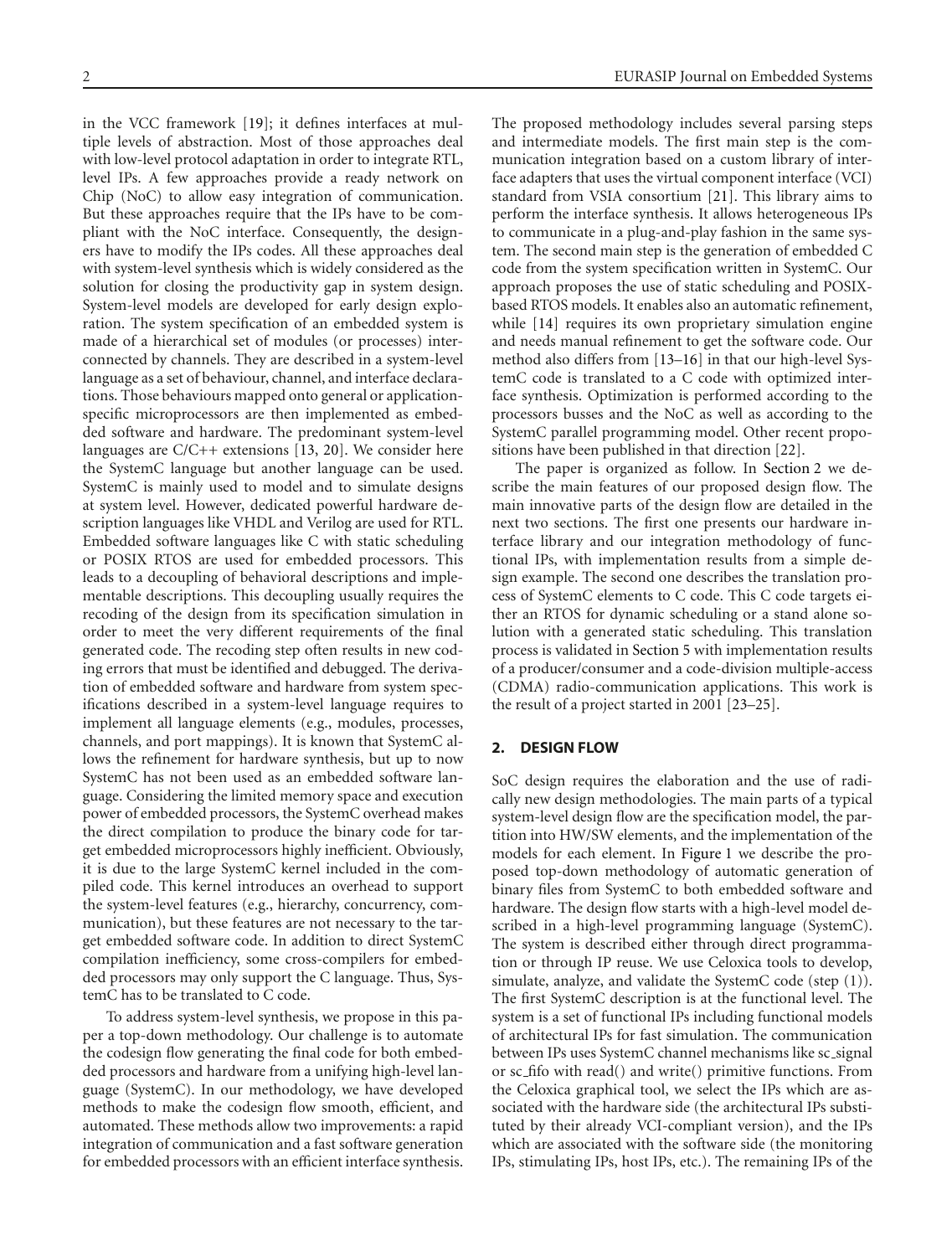

<span id="page-2-0"></span>Figure 1: Top-down design flow.

system are targeted to the codesign side, as we need to optimize and well balance hardware and embedded software to meet several stringent design constraints simultaneously: hard real-time performance, low power consumption, and low resources.

Considering the software side (step (2)), the SystemC IPs are directly compiled to become binary files targeted to the host processor. This set of software tasks communicates with the remaining IPs contained in the FPGA platform through the PCI bus. Because software components run on processors, the SystemC abstract communication needed to describe the interconnection between the software and hardware components is totally different from the existing abstraction of wires between hardware components as well as the function calls abstraction that describes the software communication.

In this part, the communication is abstracted as an API which calls PCI bus drivers through an operating system layer. The API hides hardware details such as interrupt controllers or memory and input/output subsystems. We have implemented the message passing interface (MPI-2) library on the host processor and on the embedded processors of our platform [\[26](#page-10-11)]. MPI-2 is our HW/SW interface API.

Step (3) is the performing of our SCXML parser tool which allows to convert a given SystemC source code into an XML intermediate representation. The XML format is a subset of the standardized SPIRIT 2*.*0 format [\[27](#page-10-12)]. The system is interpreted as a set of XML files. Each XML file contains the most important characteristics of a SystemC IP, such as

- (i) name, type, and size of each in/out ports, name and type of processes declared in the constructor, and also the sensitivity list of each process;
- (ii) name and type of IPs building a hierarchical IP, the names of connections between the sub-IPs, and the binding with the IP ports.

Both XML files and profiling reports from Celoxica tool are treated by our HW/SW partitioning tool (step (4)) in order to partition IPs as hardware or software according to the architecture parameters and constraints. After this step we use SynDEx tool (step (5)) to perform an automatic mapping, routing, and static scheduling of IPs on the software and hardware architecture based on a predefined NoC topology [\[28](#page-10-13)]. The different SynDEx inputs are the following.

(i) A hierarchical conditioned data-flow graph of computing operations and input/output operations. The operations are just specified by the type and size of input/output data and execution time of the IPs. The XML files and profiling reports are parsed to produce these inputs. We need also to provide manually information on the nonexclusive execution of IPs in order to help SyndEx optimize parallelism.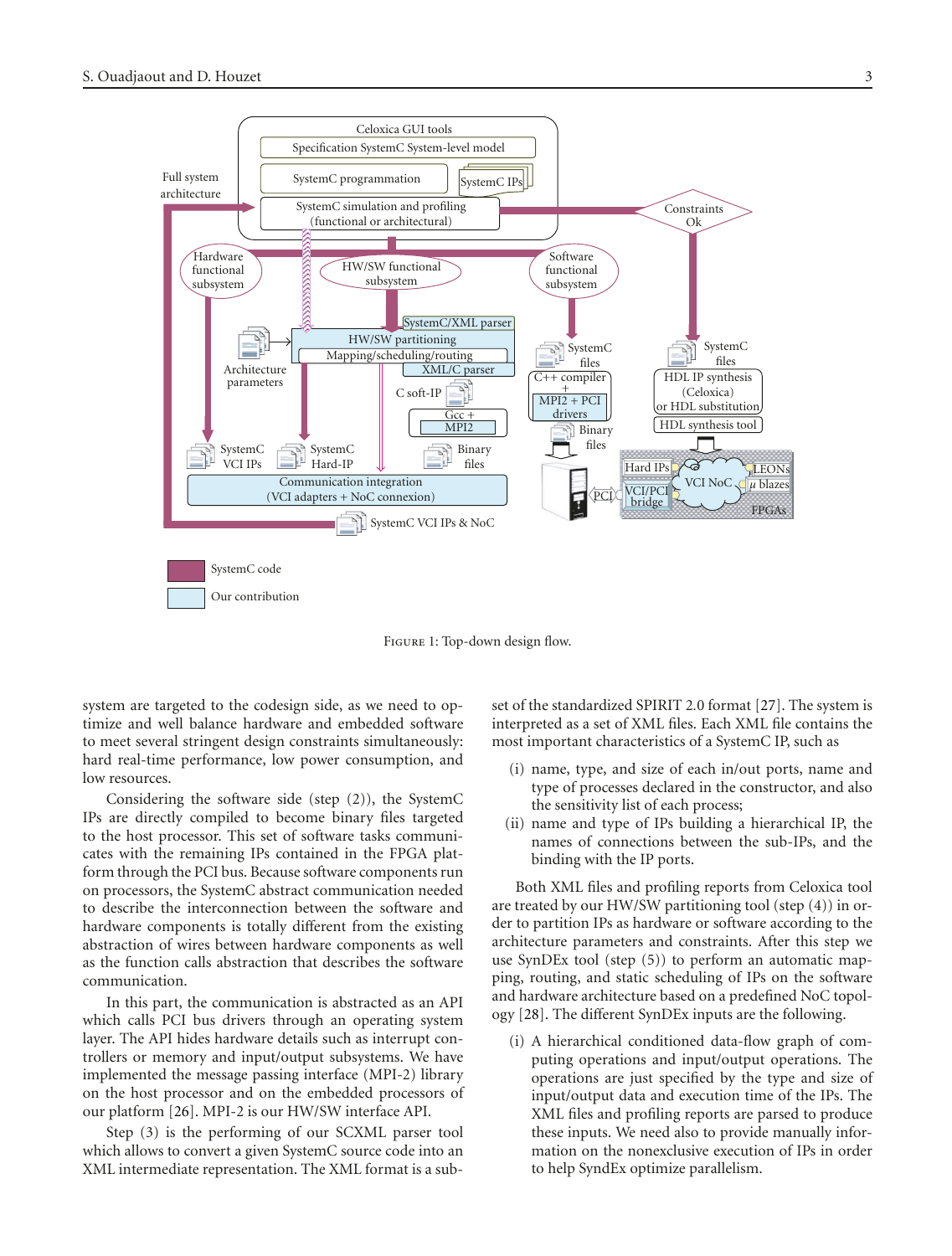

<span id="page-3-0"></span>FIGURE 2: VCI connections of non-VCI IPs through VCI adapters. (a) "Wire" point-to-point connection. (b) NoC connection.

(ii) Specification of the heterogeneous architecture as a graph composed of software processors and hardware processors, interconnected through communication medias. Processors characteristics are supported tasks, their execution duration, worst-case transfer duration for each type of data on the interconnect. The profiling reports and architecture parameters are parsed to produce these inputs.

SynDEx implements the IPs onto the multicomponent architecture through a heuristic mapping, routing, and scheduling. After the implementation, a timing diagram gives the mapping of the different IPs on the components and the real-time predicted behavior of the system. The communication links are represented in order to show all the exchanges between processors; they are taken into account in the execution time of IPs. The mapping/routing code generated by SynDEx tool is then parsed (step (6)) in order to manage the NoC configuration and to switch software IPs to the XML/C parser. This parser translates the XML markups to C code with either RTOS calls or a static scheduling provided by SynDEx tool. With our SCXML and XML/C parsers, we obtain an embedded C generation tool (SCEmbed) from SystemC. This SCEmbed tool has about 5000 C++ and JAVA code lines. This tool and its XML format can be easily adapted to a different RTOS.

The embedded C code is then treated in step (7) with the Gcc compiler in order to obtain binary executables for the embedded processors. As the C software IPs are mapped on several heterogeneous processors, they need to use a communication library (MPI-2).

In the communication integration (step (8)), the identified SystemC hardware IPs are completed with our SystemC VCI adapter library. This point is detailed in the section below. Then point-to-point communications are established between the new VCI-compliant IPs and the VCI hardware IPs through the VCI NoC. We use SynDEx configuration information to initialize the VCI adapters, plug the IPs on the NoC, and load the binary code of the software IPs on their corresponding processor memory. Once all the SystemC architecture is produced, we can either simulate it back in the Celoxica tool for evaluation. After validation, we continue with the implementation step.

The last hardware synthesis step plays a very important role in the methodology described above. There have been various research efforts to come up with a good hardware compiler which can generate a synthesizable HDL from highlevel C/SystemC specifications. The Agility Compiler from Celoxica can help the generation of synthesizable VHDL from SystemC. The final product of the design flow is a set of binary files representing programs for the host processor, LEON and Microblaze (Xilinx) processors and FPGAs. These files can be loaded onto the respective components of the prototyping platform (FPGA boards) to build a prototype with a real-time communication system.

## **3. HW/SW INTERFACE CODESIGN**

## *3.1. Introduction*

An SoC can include specific hardware subsystems and one or several CPU subsystems to execute the software tasks. The SoC architecture includes hardware adapters (bridges or communication coprocessors) to connect the CPU subsystems to other subsystems. The HW/SW interface abstraction must hide the CPU. On the software side, the abstraction hides the CPU under a low-level software layer ranging from basic drivers and I/O functionality to sophisticated operating system. On the hardware side, the interface abstraction hides CPU bus details through a hardware adaptation layer generally called the CPU interface. This can range from simple registers to sophisticated I/O peripherals including direct memory access queues and complex data conversion and buffering systems.

## *3.2. Hardware-to-hardware interface synthesis: VCI adaptation methodology*

We show in [Figure 2](#page-3-0) the way to establish a communication between IPs with different abstraction levels. We consider here functional IPs and architectural IPs.

The connection can be through wires or through an NoC. The VCI adapters library aims to simplify the (re)use of functional IPs (non-VCI compliant) in any SoC based on the VCI protocol. This adapter library is designed in order to change neither the IP cores nor their interface description.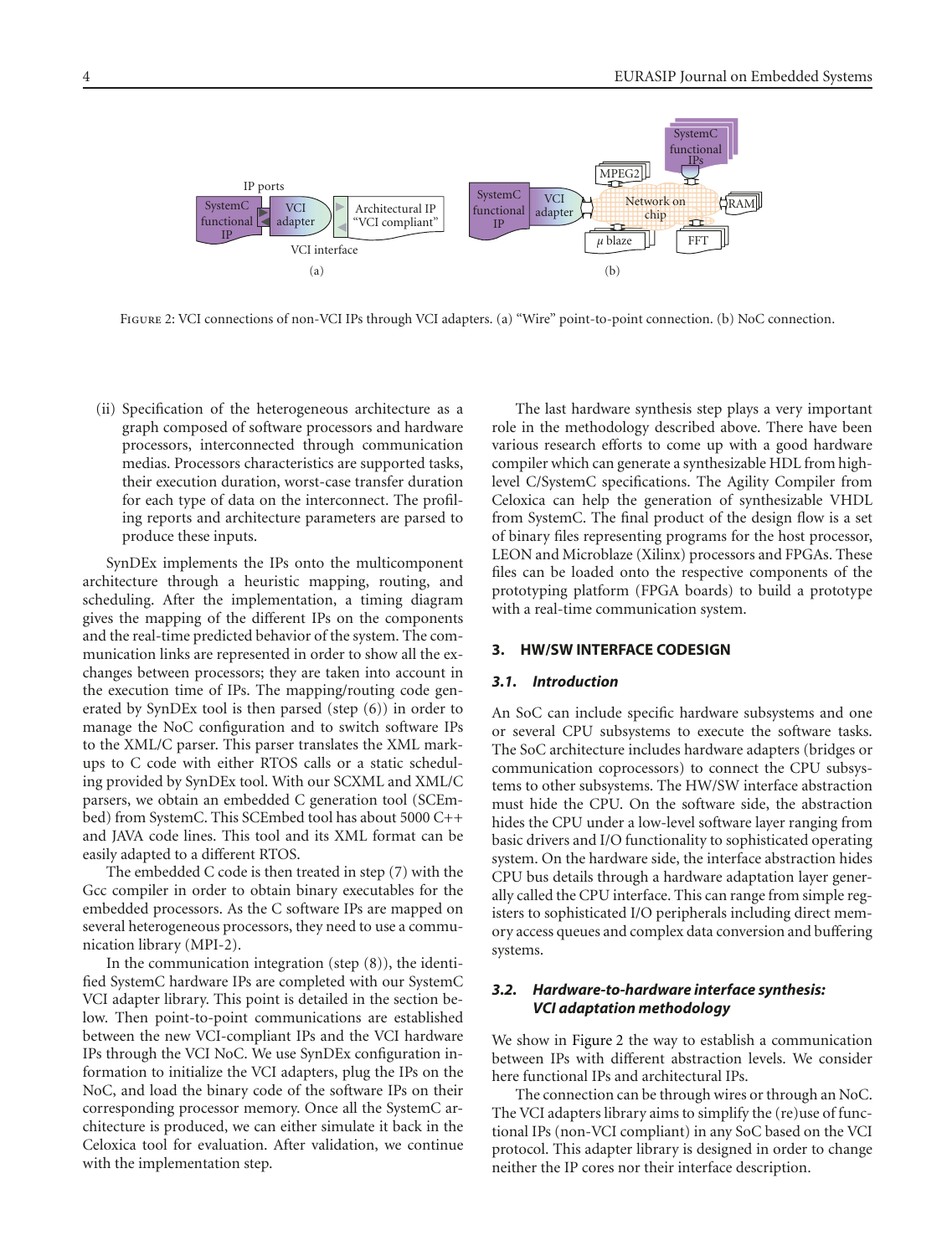

<span id="page-4-0"></span>Figure 3: Layers between heterogeneous interfaces of two sets of IPs.

The generic architecture shown in [Figure 3](#page-4-0) helps to clarify the relationship between two hardware IPs connected through a sophisticated VCI NoC. The communication between heterogeneous component interfaces imposes the existence of a wrapper on each side of the communication media (bus or NoC). This wrapper behaves like a bridge which translates the RTL interface between the media and the component. These wrappers (agents) have to be compatible with VCI interface to build a standard media. Thus, an initiator wrapper is connected to VCI initiator ports of a master IP and a target wrapper is connected to VCI target ports of a slave IP.

Considering that these two VCI wrappers are available, the interface synthesis of SystemC functional IPs is a set of steps to replace a primitive channel with a refined channel in order to connect it to the wrappers. A refined channel will often have a more complex interface (e.g., VCI) than the primitive channel previously used. The main step in refining the interfaces is to create adapters that connect the original modules to the refined channel. Adapters can help to convert the interfaces of the IPs instances into VCI interfaces. The interface refinement can be made more manageable if new interfaces are developed without making changes to their associated module. The adapter translates the transaction-oriented interface consisting of methods such as *write(data)* into VCI RTL-level interface for hardware IPs. [Figure 3](#page-4-0) depicts the use of adapters to connect functional IPs to the NoC VCI agents. Hook arrow boxes indicate the interface provided by the adapters while the rightleftarrows square boxes represent ports. Our contribution consists in the design of VCI master adapters and VCI slave adapters which manage the VCI initiator and VCI target interfaces, respectively. We have chosen a convention that each SystemC output port is an initiating port of transaction and each input port is a target port. Thus, the release of a transaction results in a nonblocking write of data on the output port for an sc signal and in a blocking write for an sc fifo. This corresponds to the semantics of the SystemC sc signal and sc fifo primitive channels. Thus, initiating ports of functional IPs are connected to a master adapter and target ports are connected to a slave adapter. In this case, several IPs may be connected to the same adapter.

The adaptation methodology approach is implemented using a micronetwork stack paradigm, which is an adaptation of the OSI protocol stack.

#### *3.2.1. Application layer*

This layer describes the functional behaviour of a complex system. A system is a set of functional IPs with behavioural models, not architectural IPs such as processors or memories. The communication mechanism is performed with classical read(*data*) and write(*data*) SystemC primitives without additional parameters and no protocol implementation.

## *3.2.2. VCI adapter layer*

The VCI adapter layer is responsible for converting an IP interface towards a lower-level interface. A VCI adapter core can manage different ports of different non-VCI-compliant IPs. Functional hardware IP ports are implemented as a memory segment accessed through its VCI adapter. The VCI adapter layer is composed of the following sublayers.

## (a) *Presentation layer*

This layer is responsible for translating an abstract data-type port towards a SystemC synthesizable data-type port.

## (b) *Session layer*

The session layer generates a single VCI address between two ports connected to each other in the system-level description. This address is divided into two fields: the most significant bits (MSB) identify the destination wrapper and the least significant bits (LSB) identify the local offset at destination. Each agent of the NoC needs to be configured in order to know the separation position between MSB and LSB, and thus be able to perform address translation to correctly route the data to be sent.

The LSB field is itself divided first according to the target IP port addressed among the different IP ports connected to the same VCI adapter, and second according to the local address segment managed by the transport layer. VCI adapter address is finally divided into three fields.

- (i) Field 1: agent number is the address field decoded/generated by the NoC agents and routed in the NoC.
- (ii) Field 2: port number is the address field decoded/generated by the VCI adapter to switch data to the corresponding IP port.
- (iii) Field 3: word number is the address field decoded/generated by the transport layer. It represents the address in the memory segment of the selected port.

The address translation of each VCI adapter is configured during its connection to the NoC with its NoC agent number and its port number. Already VCI-compliant IPs have to provide configurability of addresses in order to communicate to any IP on the NoC. This configuration of IP VCI adapters is performed during VCI adapter integration step based on SynDEx mapping/routing information. For already VCI-compliant IPs, addresses are provided manually as it is IP dependant. This is the second of the very few non-fully automated parts of the flow.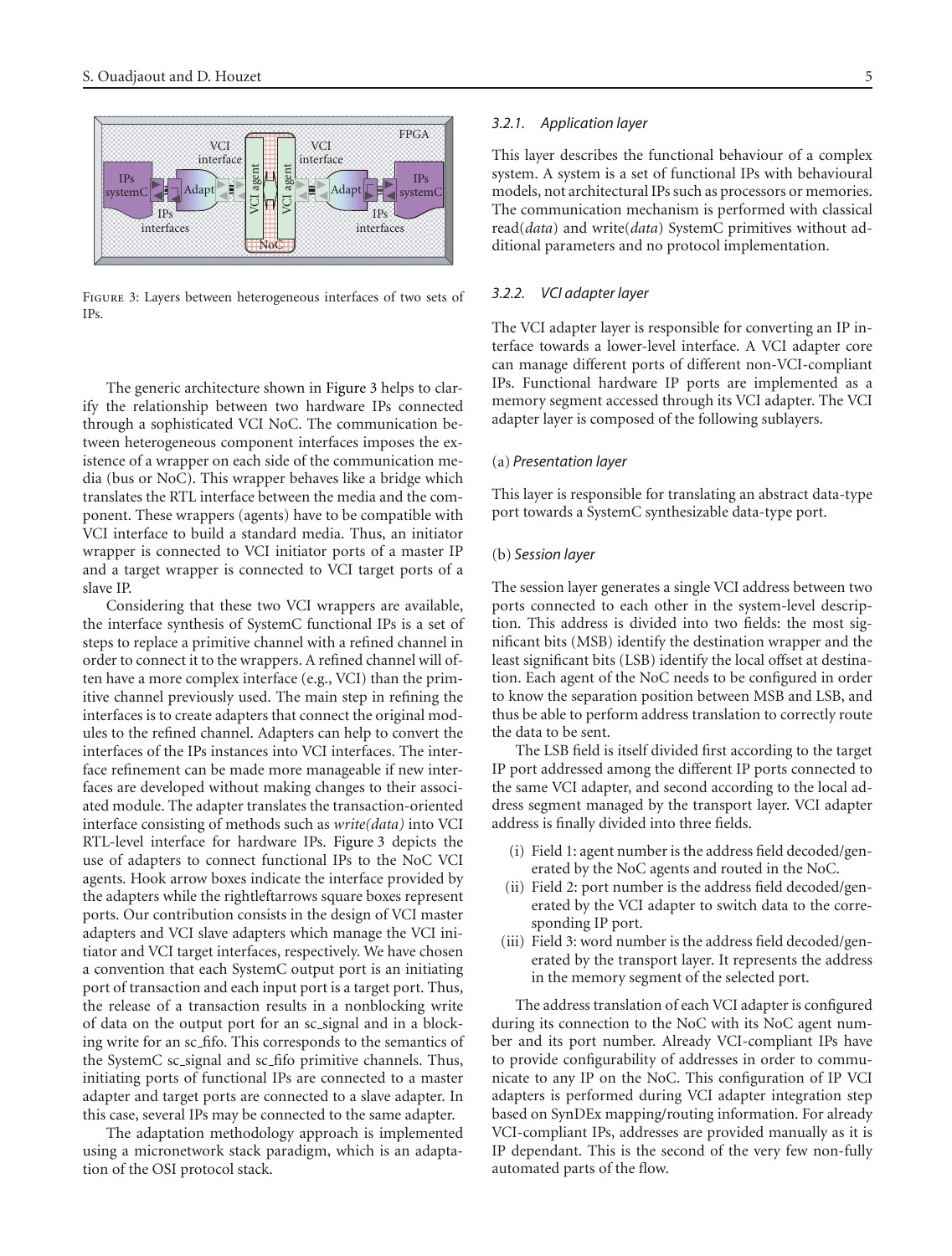## (c) *Transport layer*

The basic function of the transport layer is multiple: it accepts data from the IP ports, splits them into smaller units (segments) according to the VCI master adapter data bus size, passes them to the network layer, and ensures that the pieces all arrive correctly at the other end. In addition, the transport layer is responsible for the generation of the segment number which constitutes the third field of VCI address

## (d) *Network layer*

This layer is responsible for the identification of the initiating port. In the case of a multiport master adapter, the network layer launches an arbiter to solve the conflicts and ensures that only one port can have an access to the resource (media). The second treatment is the operation of transfers multiplexing and demultiplexing.

## (e) *Datalink layer*

The datalink layer defines the format of data on the interface and the communication protocol. It is responsible for VCI transactions.

#### *3.2.3. Physical layer*

The physical layer is the physical way of communication. Wires are used for point-to-point connection between VCs. An NoC is used for sophisticated communications.

We have synthesized an example of a simple producer/ consumer on the Xilinx FPGA technology. We have used the PVCI master/slave adapters with an 8-bit data bus and a 5-bit address bus on both IPs. Each adapter unit allows two IP data bus connections of 64-bit and 32-bit size, respectively, with a static IP port priority management. This implementation was performed with Xilinx Virtex II xc2v3000-6 technology. We present here the post placed/routed results. We have obtained a master adapter cost of 489 units of 4-entries logic and 136 flipflop units, with a 100 MHz clock frequency. So, it occupies 1*.*7% of the FPGA. The slave adapter requires 144 4 entries logic units and 204 flipflop units with the same clock frequency. It needs 0*.*46% of the FPGA resources. A master adapter is four times larger than a slave adapter.

## *3.3. Software-to-software interface synthesis*

For embedded software, the SystemC read(*data*) and write (*data*) are implemented with POSIX elements in the case of dynamic scheduling with an RTOS and message passing interface (MPI) elements in the case of static scheduling. We have used the POSIX compliant real-time embedded multiprocessor scheduler (RTEMS) as RTOS.

For RTEMS, the read and write primitive functions are replaced with the *rtems message queue receive()* function and the *rtems message queue send()* function, respectively. The sc fifo blocking read() function is implemented with the RTEMS\_WAIT option set in rtems\_message\_queue\_receive(). The nonblocking sc signal functions are implemented for RTEMS through message queues which are flushed before each data write. The nonblocking read is implemented with the option RTEMS NO WAIT.

For an RTOS-less solution, the SystemC read(*data*) and write(*data*) are implemented as one-sided remote memory access (RMA) with the MPI MPI put(*data*) primitive only. The blocking mechanism for sc fifo is implemented with the MPI\_wait() primitive which waits for an acknowledgment.

## *3.4. Software-to-hardware interface synthesis*

For software IP on embedded CPUs, communication with the NoC VCI agent is managed with dual-ported memory buffers and DMA from its VCI adapter (dedicated to the CPUs) directly connected to this dual-ported memory. The DMA is controlled by software driver subroutines overloading MPI or RTEMS message queues.

In the case of host processor, the read(*data*) and write(*data*) SystemC primitives are overloaded in order to call the PCI driver services through MPI calls. This software driver configures the hardware DMA which manages the data transactions between host memory and the NoC on the prototyping board through the VCI/PCI bridge.

Using one-sided RMA is an efficient implementation solution of MPI [\[26](#page-10-11), [29](#page-10-14)] and the SystemC programming model is also very well suited to RMA implementation as sc signal reads and writes are not correlated. In practice, efficiency of HW/SW interfaces is obtained with a direct integration of SystemC high-level communication library in hardware, that is, by a joint optimization of the implementation of the SystemC programming model with the MPI put() and MPI\_wait() primitives (RMA model) as well as with the underlying NoC design. The RMA mechanism is limited to write-only transfers between IPs allowing the design of a specific NoC optimized for those transfers with DMA. This approach is similar to the joint optimization of compilers and microarchitectures of microprocessors.

We have designed optimized network interfaces for two custom NoC [\[30\]](#page-10-15) with write-only communications, connected to Microblazes, LEONs, and PowerPCs processors through their dedicated ports. The MPI<sub>-put</sub>() primitive needs two I/O access to configure the DMA of the network interface and to launch the DMA transfer in the NoC. Thus the MPI put() takes only 8 processor clock cycles: 6 clock cycles to prepare the DMA configuration and 2 clock cycles for I/O access. In that case, the result for the SystemC sc signal write() primitive is 25 clock cycles of overhead comprising two MPI put() executions (one for the control and one for the data), that is, 16 clock cycles, and 9 clock cycles to prepare the data to be transferred. Also there is no overhead for the SystemC sc signal read() which is only a local variable access due to the RMA mechanism.

For comparison, the main difference between MPI RMA subset and DSM API from Celoxica presented in [Table 1](#page-6-0) is that the MPI put is a nonblocking mechanism which in conjunction with MPI Wait can implement a blocking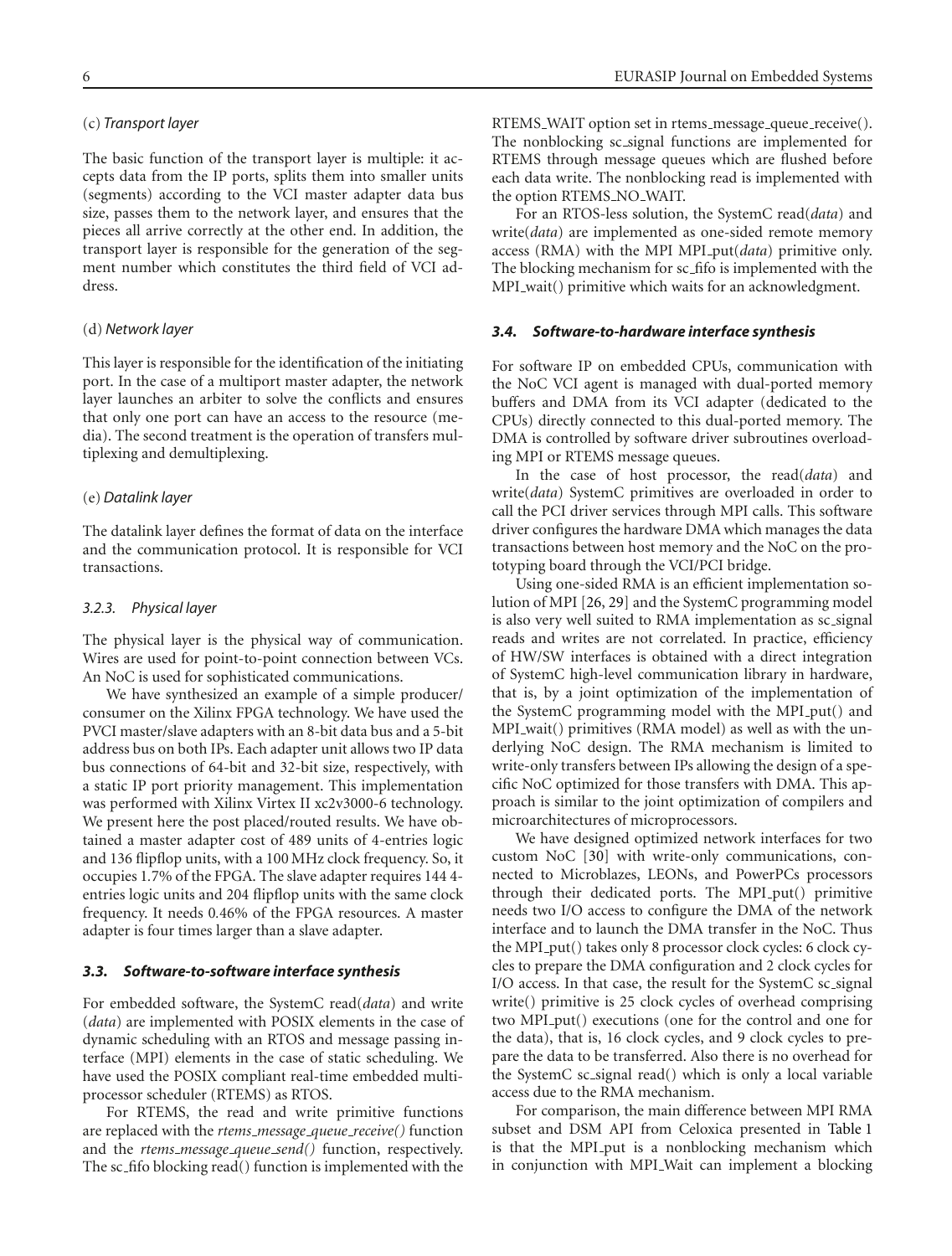TABLE 1: DSM and RMA MPI subset comparison.

<span id="page-6-0"></span>

| <b>DSM</b>             | <b>MPI</b>                |  |  |
|------------------------|---------------------------|--|--|
| DsmInit()              | $MPI\_Init()$             |  |  |
| DsmExit()              | MPI_Finalize()            |  |  |
| DsmWrite() & DsmRead() | $MPI_Put() \& MPI_Wait()$ |  |  |
| DsmPortS2HOpen()       |                           |  |  |
|                        | MPI_Barrier()             |  |  |
|                        |                           |  |  |

mechanism, compared to the DsmWrite and DsmRead which are only blocking mechanisms. Also the DSM API is a two-sided communication compared to the one-sided RMA subset.

## **4. GENERATION OF EMBEDDED C CODE**

#### *4.1. Generation process*

In modern complex SoCs, the software as an integral part of the SoC is gaining more and more importance. At the system level, the system is composed of a set of hierarchical behaviors connected together through channels. However, for the implementation, many designers use a task-based approach, where the tasks are scheduled by a real-time kernel. A whole system design is composed of a set of globally asynchronous/locally synchronous reactive processes that concurrently perform the system functionalities.

Inside the SystemC process code, only wait() primitives are allowed and processes lack a sensitivity list except for one signal which is considered as a clock. Therefore, a process will only block when it reaches a wait(). These restrictions that we have required are only for the code involved in the embedded HW/SW partitioning process. They help our SCEmbed tool to generate the embedded C code [\[30](#page-10-15)]. These restrictions on SystemC coding are also required by Celoxica tools for the SystemC synthesis.

The XML format used by the XML/C parser is easily adaptable for a new target RTOS. The main idea behind is to redefine the SystemC class library elements for the new target RTOS. The original code of these IPs calls the SystemC kernel functions to support process concurrency and communication. The new code calls the embedded RTOS functions that implement the equivalent functionality. Thus, SystemC kernel functions are replaced either by typical RTOS functions or through direct generation of a statically scheduled code. The functional behavior is not modified during the hardware, software, and interfaces generation.

We illustrate the C generation process for the RTOS target with a producer/consumer example. The SystemC main code named sc main() is converted to the RTEMS RTOS main code "init." The channels are implemented with message queues for blocking sc fifo channels and shared variables for nonblocking sc signal channels. The clock in the SystemC code is converted into a task sending an event value broadcasted on a message queue. All the tasks read this clock message queue for there synchronization.

SystemC concurrent processes need to be converted into RTOS-based tasks. We instantiate the child tasks in a parent one corresponding to the SC MODULE in the system specification. This step is illustrated by our example in [Figure 4.](#page-7-0) The producer and the consumer instances are converted into Tprod and Tcons parent tasks. In RTEMS, each parent task (SC MODULE in systemC) launches the child tasks (processes in SystemC) and an additional task which is responsible for interprocess communication. This task is created to manage sc out ports writing delay corresponding to the behavioral delay of the SystemC write function (the data are validated after the wait event). The RTEMS equivalent code of the SystemC Producer is shown in [Figure 5.](#page-8-0)

At the system level, synchronization is implemented using channels or SystemC events. During the generation process, the RTOS model provides routines to replace the SystemC synchronization primitives.

In the case of POSIX generation, synchronization between tasks is managed by semaphores for sc\_signal implementation with global shared variables. A special clock management task is generated which schedules the two-step signal assignment process in order to respect the semantic of sc signal. All the signal assignments are performed simultaneously after all the processes are stopped on a wait() instruction. The wait() instruction is implemented by a semaphore synchronization. The clock task is waiting for all the tasks which are sensitive to the same clock to stop on a wait instruction. Then the second step is performed by this clock management task, which corresponds to the assignment of all the shared global variables with the temporary variables assigned by the different blocked tasks. These blocked tasks are then freed and can read the shared global variables which are now updated. This mechanism is generated for each independent clock in the whole system. When different tasks are mapped on different processors, we assume that they communicate through asynchronous sc fifo channels. Otherwise, the clock management tasks of the different processors have to be synchronized before the assignment of the shared global variables.

The second approach uses an RTOS-less static scheduling. In this solution, the SystemC scheduler is replaced by our custom simulation engine optimized for embedded applications. This scheduler is called from each wait() instruction or from sc fifo blocking read() or write() functions. This scheduler also manages the synchronization of clock sensitive tasks with barrier primitives.

A channel implementation library is provided for all the solutions. Up to now, only primitive channels are available (sc signal, sc fifo). There are three versions of implementation for each channel: SW/SW, HW/HW, and SW/HW. SW/SW channels are direct shared variables or message queues implementation. HW/HW channels are RTL-level NoC wrappers. SW/HW are C drivers for embedded processors connected to the NoC.

#### *4.2. Application example*

In order to evaluate the proposed technique, two designs have been experimented for the SW part in this section.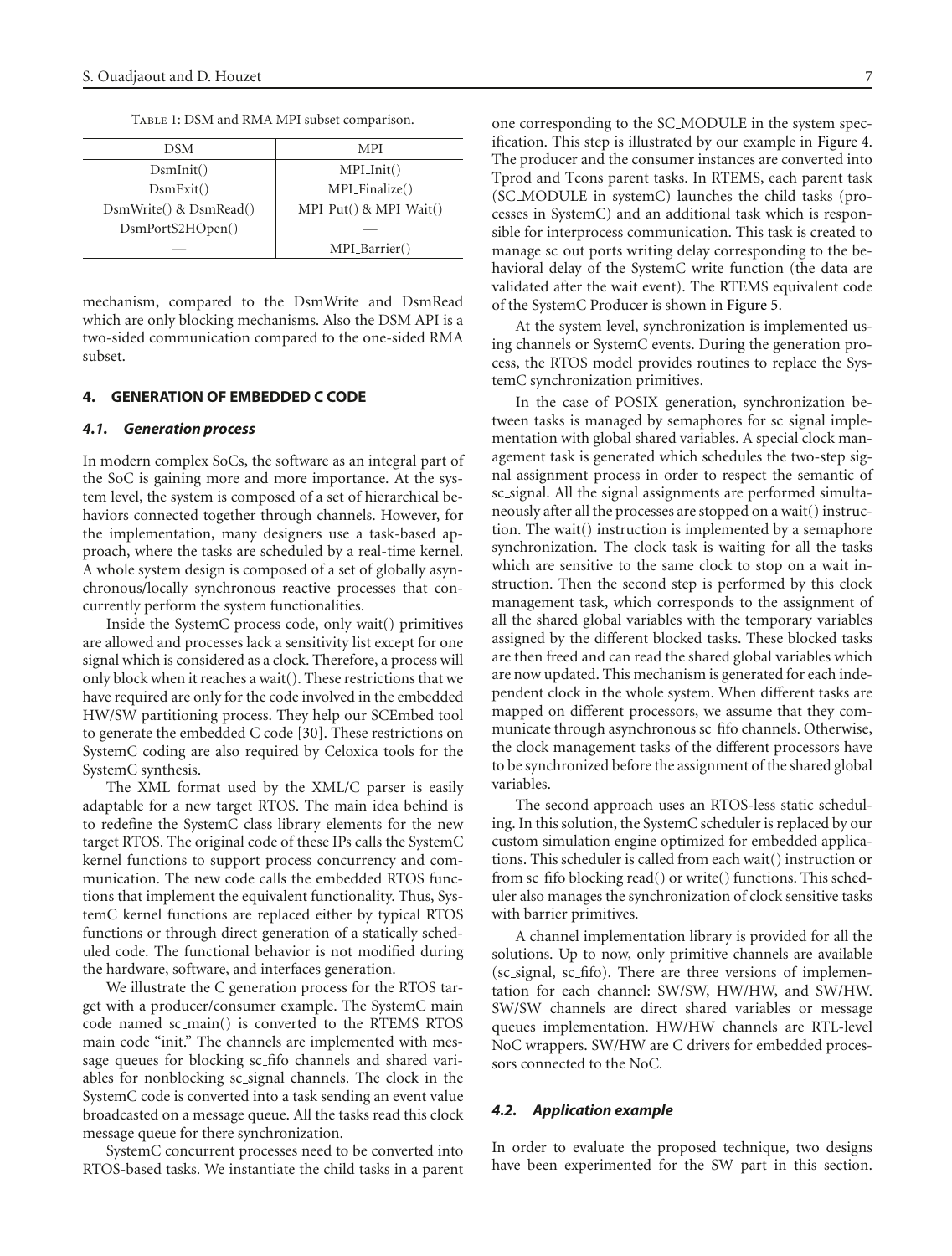| int sc_main $()$ {                                                       | // RTEMS declaration part<br>{rtems_task init(rtems_task_argument* unused){                                                                                                                                             |  |  |
|--------------------------------------------------------------------------|-------------------------------------------------------------------------------------------------------------------------------------------------------------------------------------------------------------------------|--|--|
| sc_signal <char> medium;</char>                                          | medium = rtems_build_name("m," "e," "d," "i");<br>rtems_message_queue_create(medium,,<br>& mediumID);                                                                                                                   |  |  |
| sc_clock clock("clock");                                                 | Tclk = rtems_build_name("H," "L," "G," "A");<br>rtems_task_create(Tclk,  , & TclkID);<br>clock = rtems_build_name("c," "l," "o," "c");<br>rtems_message_queue_create(clock,, & clockID);<br>$Port\_clock[0] = clockID;$ |  |  |
| producer prod_inst("prod");                                              |                                                                                                                                                                                                                         |  |  |
| prod_inst.out(medium);<br>prod_inst.clk(clock);                          | Tprod = rtems_build_name("p," "r," "o," "d");<br>rtems_task_create(Tprod,, & TprodID);<br>Port_prod_inst[1] = mediumID;<br>Port_prod_inst[0] = clockID;                                                                 |  |  |
| consumer                                                                 |                                                                                                                                                                                                                         |  |  |
| cons_inst("Consumer");<br>cons_inst.in(medium);<br>cons_inst.clk(clock); | Tcons = rtems_build_name("c," "o," "n," "s");<br>rtems_task_create(Tcons,  , & TconsID);<br>Port_cons_inst[0] = mediumID;<br>Port_cons_inst[1] = clockID;                                                               |  |  |
| $sc\_start(-1);$                                                         | rtems_task_start(TclkID, clock_task, & Port_clock);<br>rtems_task_start(TprodID, producer, & Port_prod_inst)<br>rtems_task_start(TconsID, consumer, & Port_cons_inst);                                                  |  |  |
| return 0;<br>}                                                           | rtems_task_delete(RTEMS_SELF);                                                                                                                                                                                          |  |  |
|                                                                          | }                                                                                                                                                                                                                       |  |  |
| (a) before                                                               | (b) after                                                                                                                                                                                                               |  |  |

<span id="page-7-0"></span>Figure 4: From SystemC main code to RTEMS code.

The first one is a simple consumer/producer case with two SystemC components linked together. The second one, a more realistic case, is a CDMA radiocommunication example. The consumer/producer system description has about 86 SystemC code lines and the CDMA system description has about 976 SystemC code lines. The CDMA includes 7 modules with 8 concurrent processes. Both examples have been implemented in a SPARC-based platform that includes 1 MB SDRAM and a LEON2 processor synthesized on one 4Mgate Xilinx FPGA with 128 KB of RAM. The open source POSIXcompliant RTEMS operating system has been selected as the target embedded RTOS.

The CDMA system has 7 modules: the top (CDMA), one module that generates samples, three modules that compute the QPSK modulation, the THR and the interleaving, one that models the real environment channel behavior by introducing noise, and the last ones that do the reverse treatment that is deinterleaving, ITHR and demodulation. All the modules work in a pipelined dataflow way. Several channel models have been implemented with our design flow. The CDMA application example uses one of them: a nonblocking channel (the sc signal channel). The proposed channel models have different implementations depending on the HW/SW partition. Several experiments have been performed with semaphores, mutex condition variables, and signals in order to synchronize threads with RTEMS.

[Table 2](#page-8-1) shows the code size of the different codes on the different operating systems. [Table 3](#page-8-2) presents their binary size and [Table 4](#page-8-3) their average execution time per treatment iteration.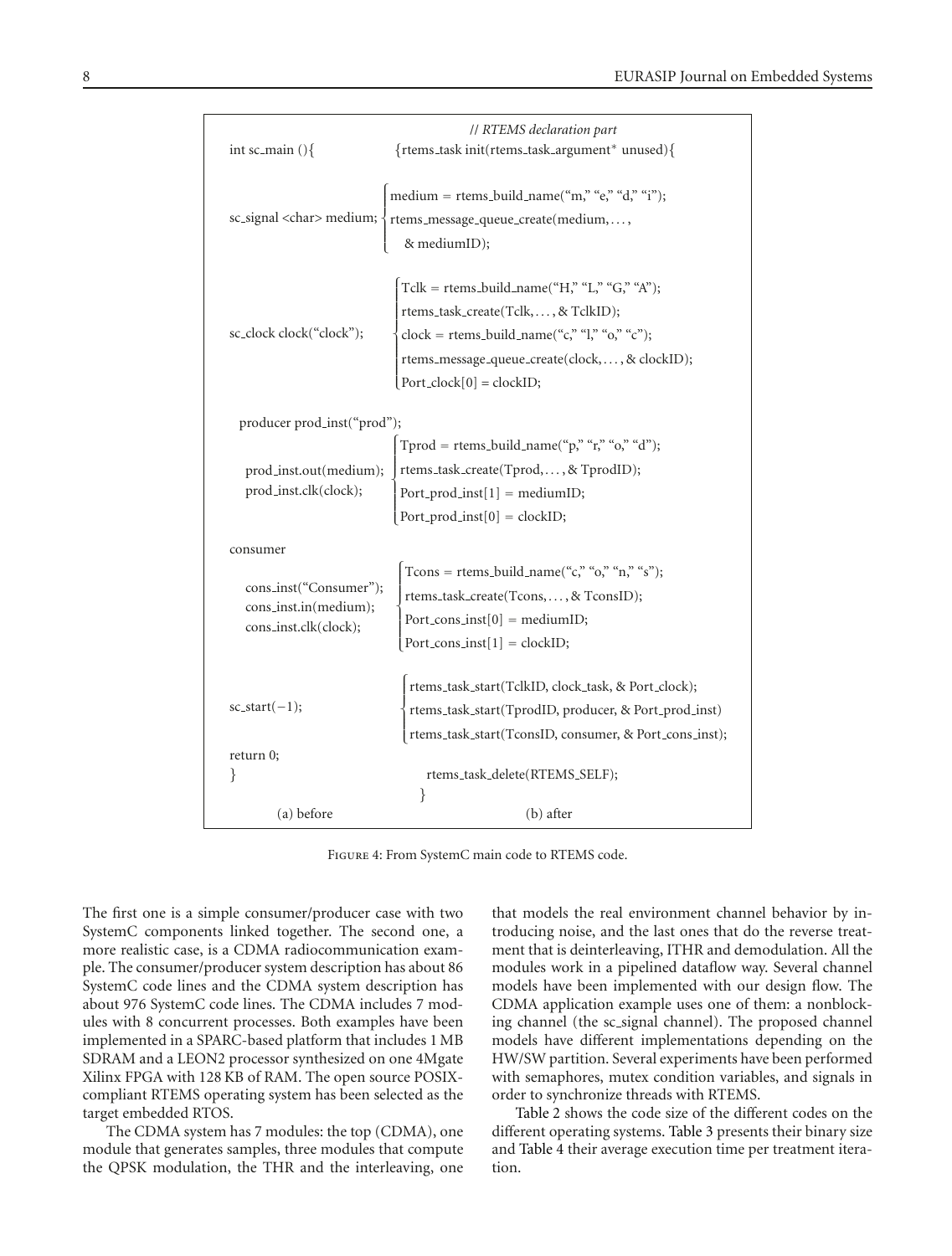| $/* == = Myproduct.$ File==*/                       | rtems_task prod(rtems_task_argument *port) {                                           |
|-----------------------------------------------------|----------------------------------------------------------------------------------------|
|                                                     | Tsend = rtems_build_name("F," "C," "o," "m");                                          |
| class prod : public sc_module                       | Tmain = rtems_build_name("m," "a," "i," "n");                                          |
|                                                     |                                                                                        |
| public:<br>sc_out <char> out;</char>                | rtems_task_create(Tsend[0], , & TsendID);<br>rtems_task_create(Tmain[1], , & TmainID); |
| $sc_inck$ ;                                         | rtems_task_start(TsendID, ComTask, & port);                                            |
|                                                     | rtems_task_start(TmainID, main, & port);                                               |
| int i;                                              |                                                                                        |
| void $main$ ;                                       | rtems_task_delete(RTEMS_SELF);                                                         |
| SC_HAS_PROCESS(prod);                               | ł                                                                                      |
| $\text{prod}(\cdot \cdot \cdot)$ : sc_module(name){ |                                                                                        |
|                                                     | rtems_task <b>main</b> (rtems_task_argument *port){                                    |
| SC_THREAD(main);                                    | // main code                                                                           |
| sensitive pos $\ll$ clk;                            | rtems_task_delete(RTEMS_SELF);                                                         |
| ł                                                   |                                                                                        |
| ∤;                                                  | // Communication task                                                                  |
|                                                     | rtems_task ComTask (rtems_task_argument *port)                                         |
|                                                     | // task code                                                                           |
|                                                     |                                                                                        |
|                                                     |                                                                                        |

<span id="page-8-0"></span>Figure 5: Producer RTEMS code.

Table 2: Line number of prod/cons and CDMA source code.

<span id="page-8-1"></span>

|           | SystemC POSIX RTEMS POSIX Static C Static C |      |           |      |                                  |     |
|-----------|---------------------------------------------|------|-----------|------|----------------------------------|-----|
|           |                                             |      |           |      | Linux Linux LEON LEON Linux LEON |     |
| Prod/Cons | 86                                          | 130  | 203       | -161 |                                  |     |
| CDMA      | 976                                         | 1350 | 1479 1387 |      | 950                              | 950 |

Table 3: Binary code size of prod/cons and CDMA.

<span id="page-8-2"></span>

|                                            | SystemC POSIX RTEMS POSIX Static C Static C |  |  |  |
|--------------------------------------------|---------------------------------------------|--|--|--|
|                                            | Linux Linux LEON LEON Linux LEON            |  |  |  |
| $\text{Prod/Cons}$ 592 K 14 K 106 K 83 K - |                                             |  |  |  |
| CDMA                                       | 1.8 M 32 K 119 K 97 K 188 K 12 K            |  |  |  |

Table 4: Execution time of prod/cons and CDMA.

<span id="page-8-3"></span>

|                                                                         |  | SystemC POSIX RTEMS POSIX Static C Static C |  |  |
|-------------------------------------------------------------------------|--|---------------------------------------------|--|--|
|                                                                         |  | Linux Linux LEON LEON Linux LEON            |  |  |
| Prod/Cons $43 \mu s$ $81 \mu s$ $2.43 \text{ ms}$ $1.85 \text{ ms}$ $-$ |  |                                             |  |  |
| CDMA   $170 \mu s$ 310 $\mu s$ 12.5 ms 9.2 ms 17 $\mu s$ 153 $\mu s$    |  |                                             |  |  |

In [Table 2,](#page-8-1) the number of lines of the generated embedded C code is nearly the double for the first simple case which includes 27% of SystemC primitives. For the CDMA, the generated code size is nearly half more important with only 13% of SystemC primitives. The size of the embedded C generated code is directly linked to the number of SystemC elements included in the original code. As each SystemC primitive is translated with a set of embedded C instructions, a large proportion of read(), write(), wait(), and others primitives can result in an important size. However, the increase of the generated code size remains low. Moreover, this generated C code is entirely "readable" and can be completed or optimized manually.

In [Table 3,](#page-8-2) the size of the statically scheduled code for embedded processor is nearly ten times lower than the RTOS one. Thus, when it is possible, it is more interesting to use an RTOS-less solution for embedded processors. For the Linux implementation, the kernel is not included in the code, thus its size is lower than for the standalone one which includes its own kernel.

In [Table 4,](#page-8-3) the code execution time on the embedded processor with a static scheduling is nearly 60 times faster than the RTOS one. We have to consider here that the CDMA application highly communicates and thus highly requests RTOS services with context switching for each communication. In addition, the validation of the embedded software can be operated on the host processor, through direct POSIX execution, as it obtains comparable execution times compared to SystemC execution. We obtain also better execution times for a dedicated static scheduling that is nearly ten times faster than pure SystemC execution times.

It is thus possible to evaluate more rapidly the whole SystemC model by parsing it in C and execute it on the user computer instead of using pure SystemC simulations. The results collected in Tables [2,](#page-8-1) [3](#page-8-2) and [4](#page-8-3) show the feasibility of our SystemC parsing process to POSIX or static scheduling C code.

We have also experimented different CDMA multiprocessor implementations with static scheduling in order to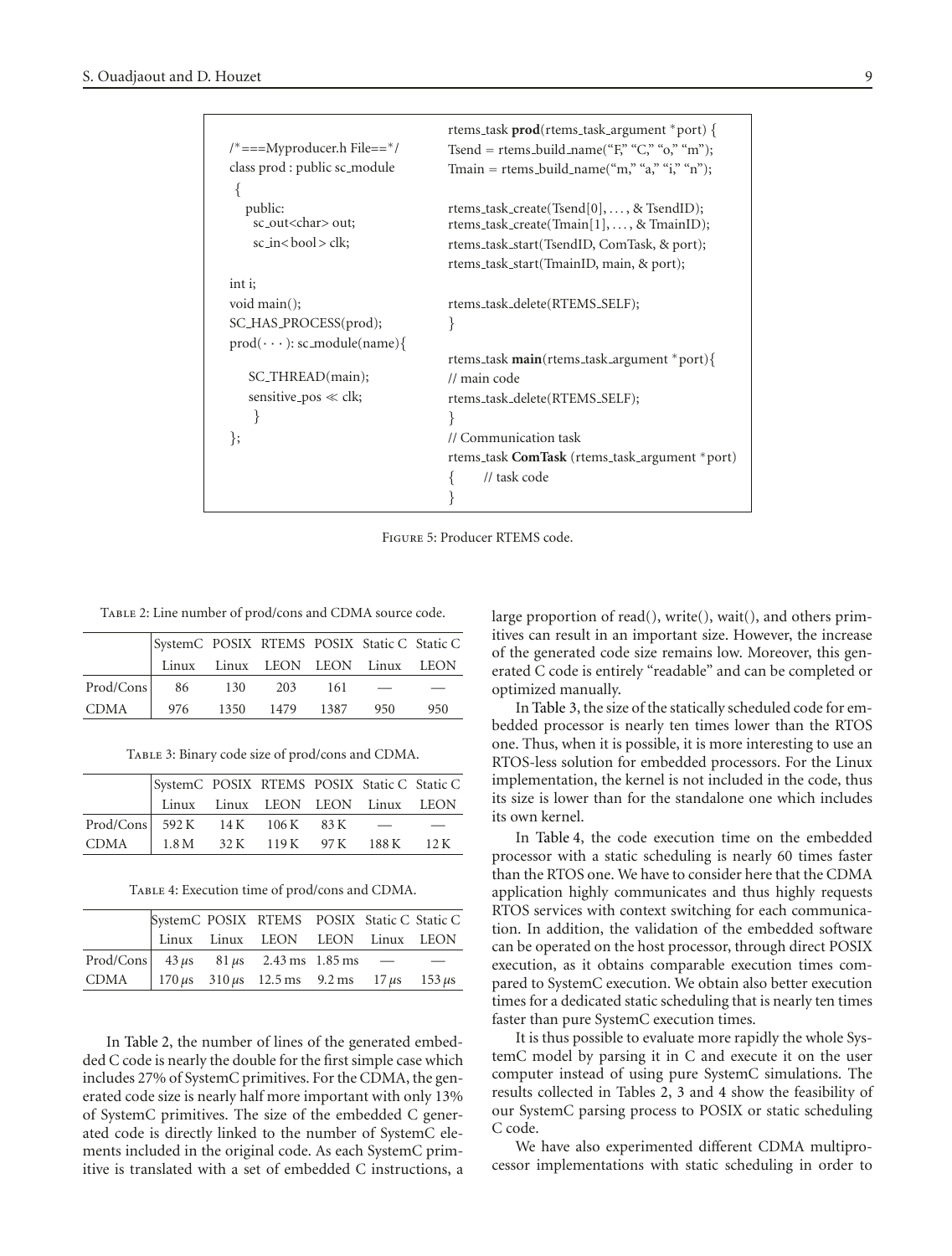<span id="page-9-15"></span>Figure 6: Speedup of CDMA application.

Table 5: Average design time of prod/cons and CDMA.

<span id="page-9-16"></span>

| Solutions   | Automated | Manual  |            |  |
|-------------|-----------|---------|------------|--|
|             |           | POSIX C | Static C   |  |
| Prod/Cons   | 1.5 H     | 6 H     | $1.5$ days |  |
| <b>CDMA</b> | 3 H       | 2 days  | 4 days     |  |

evaluate the impact of HW/SW communication in term of time overhead. This overhead includes software delays from device drivers and hardware delays due to the NoC crossing. We have experimented several configurations with 1, 2, 4, and 7 processors connected with a one-dimension linear NoC with two processors per node. The speedup obtained is presented on [Figure 6.](#page-9-15) The overhead of HW/SW communication (25 clock cycles for a write) added to the NoC crossing time (almost one clock per NoC node crossed) makes the impact of communication low compared to the execution time of the CDMA functions on the different processors. We obtain a speedup of 1.8 with 2 processors and 5 with 7 processors.

These results show the low implications of such a higherlevel interface approach.

These previous design experiments conducted to measures of design cycle times used for time-to-market evaluation. Several groups of students have implemented these examples with the SystemC code as a starting point. As we evaluate here only the mapping of software IPs on embedded processors, we have provided also the VHDL code of the hardware platform. This platform is composed of LEON-2 processors and an NoC. We have compared the implementation time between our automated flow and two manual solutions. These experiment results presented in [Table 5](#page-9-16) show consequent implementation time differences. Even for a simple case, the manual design of a multithreaded (POSIX/MPI) code needs a debugging step which is time consuming. This is of course even more important for a fully static code which needs to design the scheduling of IPs and their communication (MPI). This debugging step needs to be conducted first as pure C/MPI code on the user computer and then on the VHDL platform. Moreover, even if no VHDL is designed here, they need at least to configure the platform in terms of addresses, and thus validate the entire system. A more complex system with VHDL integration would conduct to even more time-consuming implementation.

# <span id="page-9-14"></span>**5. CONCLUSION**

This paper deals with the idea of unifying the use of SystemC to implement both hardware and embedded software. We propose an automated HW/SW codesign methodology which reduces the design time of embedded systems.

The proposed methodology uses the redefinition of SystemC elements to generate the embedded software. A first solution is to replace each SystemC element by typical RTOS functions and MPI primitives. This solution provides a significantly smaller code size than the equivalent SystemC code size. A second complementary solution is to generate a statically scheduled stand alone C code which exhibits better results in code size and execution time.

The main advantage of this methodology relies on the optimization of the different steps of the flow. These steps are jointly designed and optimized by integrating the features of the SystemC programming model. Actually, the NoC architecture is jointly designed with the MPI software of the communication layer. This approach is similar to the joint optimization of compilers and microarchitectures of microprocessors. According to the previous experiments, our optimized flow exhibits efficient results in terms of execution times and hardware resources. Finally, this automated flow can help to obtain fast design cycle times.

Future works concern the full support of the SPIRIT standard as well as the improvement of SynDEx mapping and routing solution.

## <span id="page-9-1"></span><span id="page-9-0"></span>**REFERENCES**

- [1] P. Sánchez, "Embedded SW and RTOS," in *Design of HW/SW Embedded Systems*, E. Villar, Ed., University of Cantabria, Santander, Spain, 2001.
- <span id="page-9-2"></span>[2] Forte Design Systems, "Cynthesizer 3.0," [http://www.forteds.](http://www.forteds.com/) [com/.](http://www.forteds.com/)
- <span id="page-9-3"></span>[3] Celoxica, "Agility compiler user guide," Celoxica, 2005.
- <span id="page-9-4"></span>[4] Mentor Graphics, "CatapultC," [http://www.mentor.com/.](http://www.mentor.com/)
- <span id="page-9-5"></span>[5] C. S. Ananian, "SiliconC: a hardware backend for SUIF".
- <span id="page-9-6"></span>[6] CoWare, "SPW and Platform Architect," [http://www.coware.](http://www.coware.com/) [com/.](http://www.coware.com/)
- <span id="page-9-7"></span>[7] R. K. Gupta, *Co-Synthesis of Hardware and Software for Digital Embedded Systems*, Kluwer Academic, Norwell, Mass, USA, 1995.
- <span id="page-9-11"></span>[8] J. L. Pino, S. Ha, E. A. Lee, and J. T. Buck, "Software synthesis" for DSP using Ptolemy," *Journal of VLSI Signal Processing Systems for Signal, Image, and Video Technology*, vol. 9, no. 1-2, pp. 7–21, 1995.
- <span id="page-9-8"></span>[9] F. Baladin, M. Chiodo, P. Giusto, et al., *Hardware-Software Codesign of Embedded Systems: The POLIS Approach*, Kluwer Academic, Norwell, Mass, USA, 1997.
- <span id="page-9-9"></span>[10] Rational, [http://www.rational.com/uml/index.html.](http://www.rational.com/uml/index.html)
- <span id="page-9-10"></span>[11] D. Harel, H. Lachover, A. Naamad, et al., "STATEMATE: a working environment for the development of complex reactive systems," *IEEE Transactions on Software Engineering*, vol. 16, no. 4, pp. 403–414, 1990.
- <span id="page-9-12"></span>[12] F. Boussinot and R. de Simone, "The ESTEREL language," *Proceedings of the IEEE*, vol. 79, no. 9, pp. 1293–1304, 1991.
- <span id="page-9-13"></span>[13] T. Grötker, S. Liao, G. Martin, and S. Swan, System Design with *SystemC*, Kluwer Academic, Norwell, Mass, USA, 2002.